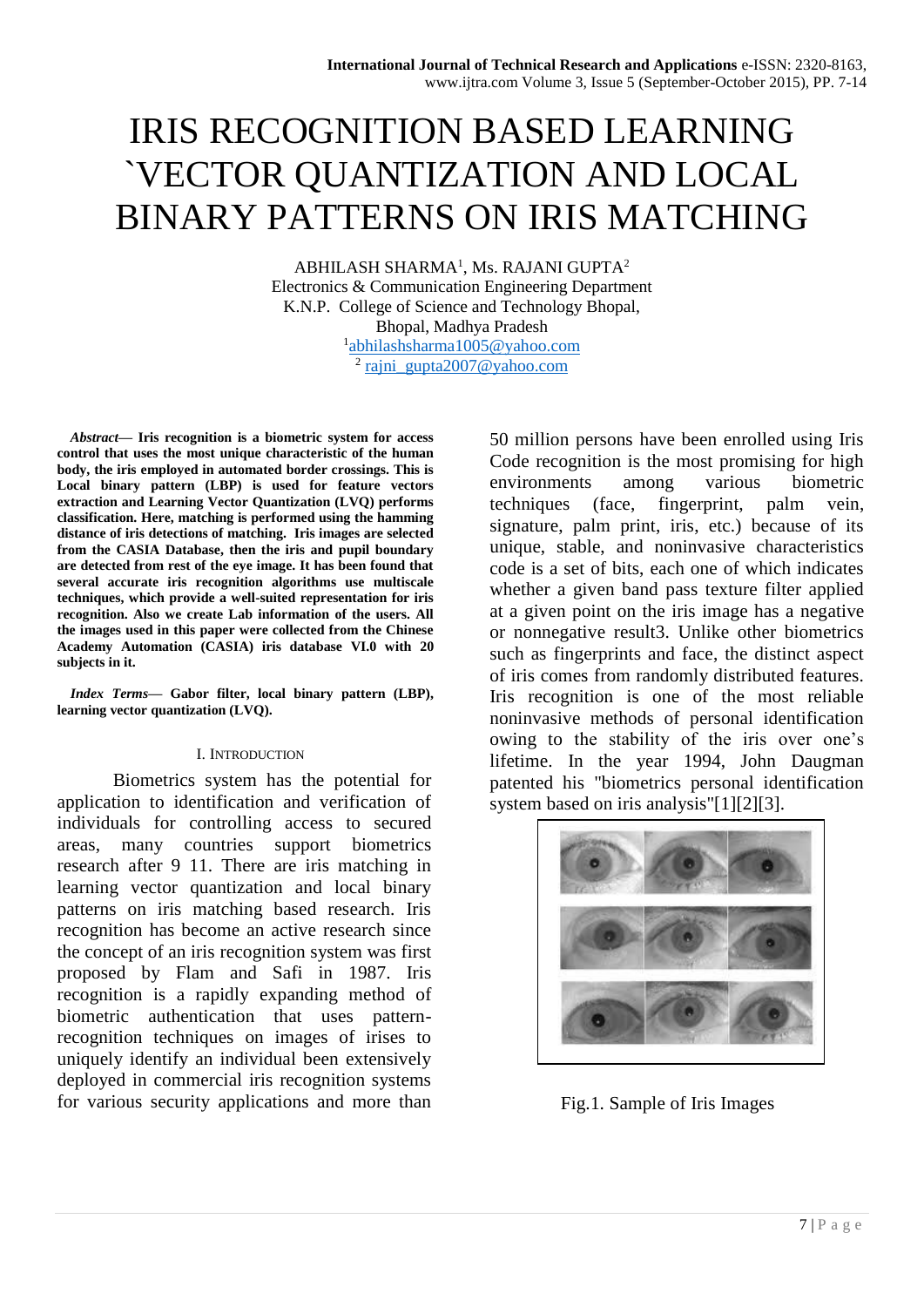The iris patterns of the two eyes of an individual or those of identical twins are completely independent and uncorrelated [4]. Iris recognition system can be used to either prevent unauthorized access or identity individuals using a facility. Biometric authentication has been receiving extensive attention over the past decade with increasing demands in automated personal identification. Among many biometrics techniques, iris recognition is one of the most promising approaches due to its high reliability for personal identification [5–14]. the above problem, as one of the algorithms which compares iris images directly without encoding [13, 14], this paper presents an efficient algorithm using phase-based image matching – an image matching technique using only the phase components in 2D DFTs (Two-Dimensional Discrete Fourier Transforms) of given images. The technique has been successfully applied to high accuracy image registration tasks for computer vision applications [9–11], where estimation of subpixel image translation is a major concern. In our previous work [15], on the other hand, we have proposed an efficient fingerprint recognition algorithm using phase-based image matching, and have developed commercial fingerprint verification units [16].

The identification based on iris pattern has some advantages, which are:

1) Iris is a highly protected, internal organ of the eye.

2) Iris is visible from a distance.

3) Iris patterns possess a high degree of randomness.

4) Changing the size of the pupil confirms natural physiology.

5) Limited genetic pen trance. 6) Iris is stable throughout life.



 Fig. 2. Anatomy of human eye Human iris identification process is basically divided into four steps:

- **Localization -** The inner and the outer boundaries of the iris are calculated.
- **Normalization -** Iris of different people may be captured in different size, for the same person also size may vary because of the variation in illumination and other factors.
- **Feature extraction** Iris provides abundant texture information. a feature vector is formed which consists of the ordered sequence of features extracted from the various representation of the iris images.
- **Matching -** The feature vectors are classified through different thresholding techniques like Hamming Distance, weight vector and winner selection, dissimilarity function, etc the process of iris recognition system consists of:-
	- (i) Image acquisition

(ii) Preprocessing the iris image including iris localization, image normalization and polar transformation,

- (iii) Iris Feature extraction and
- (iv) Iris matching.

Iris patterns are formed by combined layers of pigmented epithelial cells, muscles for controlling the pupil, a stromal layer consisting of connective tissue, blood vessels and an anterior border layer [18, 17]. Iris recognition analyzes the

Iris pattern. Iris pattern is a combination of specific racteristics

such as cornea, filaments, crypts, freckles, pits, radial furrows and striations. Iris patterns are more unique, table and reliable

with agein comparison with other biometric features such as

Fingerprints and faces [3]

The physiological complexity of the organ results in the random patterns of the iris, which are statistically unique and suitable for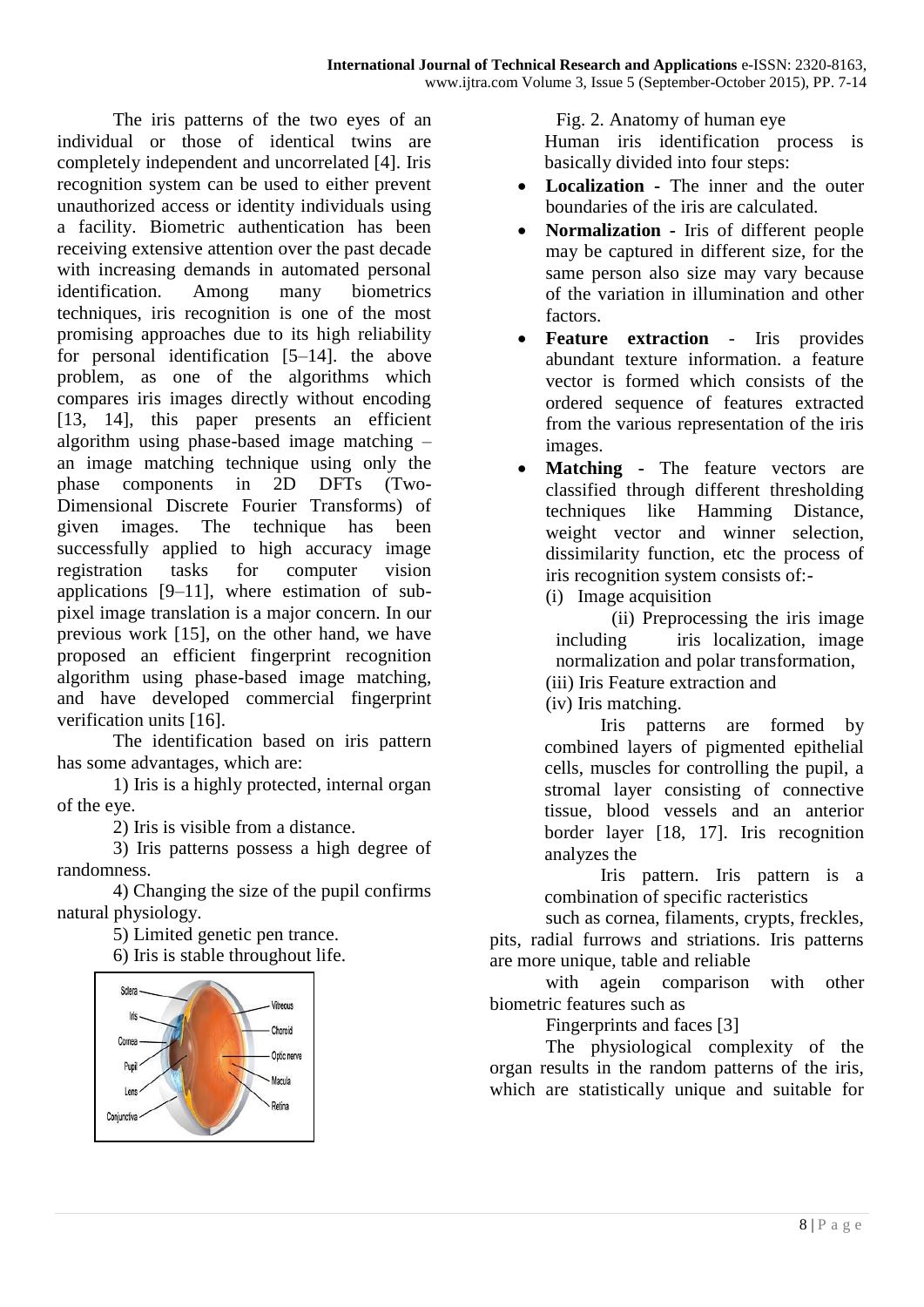biometric measurements [19]. In addition, iris patterns are stable over time and only minor changes happen to them throughout an individual's life [20]. It is also an internal organ, located behind the cornea and aqueous humor and is well protected from the external environment. This characteristics such as being protected from the environment and having more reliable stability over time, compared to other popular biometrics, have well justified the ongoing research and investments on iris recognition by various researchers and industries around the world. Compared to other biometric systems, iris recognition has been in the limelight for high-security biometric applications.

#### *A. FEATURES OF IRIS*

It is the colored portion (brown or blue) of the eye that regulates the size of the pupil. The coloration and structure of two irises is genetically linked but the details of patterns are not. They have stable and distinctive features for personal identification. They are stable with age. Extremely data rich physical structure having large number of features. Its inherent isolation and protection from the external environment. The impossibility of surgically modifying it without unacceptable risk to vision.



Fig. 3.Front View of the Eye.

#### *B. Related Work in iris*

Daugman made use of multistage Gabor filters to demodulate texture phase structure information of the iris [21-22]. The resulting 2048 component iris code was used to describe an iris. The difference between a pair of iris

codes was measured by their Hamming distance. Similar to the matching scheme of Daugman, they sampled binary emergent frequency functions to form a feature vector and used Hamming distance for matching. The correlation filter of each class was designed using the twodimensional (2-D) Fourier transforms of training images. If the correlation output (the inverse Fourier transform and correlation filter) exhibited a sharp peak the input image was determined to be from an authorized subject otherwise an imposter. The localization algorithm makes use of the first derivative of the image to the find the boundaries of the iris. The normalization process produces iris regions, which have the same constant dimensions, so that two photographs of the same iris under different conditions will have characteristic features at the same spatial location. Research in the area of iris recognition has been receiving considerable attention and a number of techniques and algorithms have been proposed over the last few years. Flom and Safir first proposed the concept of automated iris recognition in 1987 [23]. Since then, a number of researchers have worked on iris representation and matching and have achieved great progress [22]. Daugman made use of multiscale Gabor filters to demodulate texture phase structure information of the iris. Filtering an iris image with a family of filters resulted in 1024 complexvalued phasors which denote the phase structure of the iris at different scales. Each phasor was then quantized to one of the four quadrants in the complex plane. The resulting 2048-component iris code was used to describe an iris. The difference between a pair of iris codes was measured by their Hamming distance. Sanchez-Reillo and Sanchez-Avila [23].

# II. Iris recognition system

# *A. Image Acquisition*

It deals with capturing of a high quality image of the iris. Concerns on the image acquisition rigs, Obtain images with sufficient resolution and sharpness. Good contrast in the iris pattern with proper illumination. Well centered without unduly constraining the operator**.** It deals with capturing of a high quality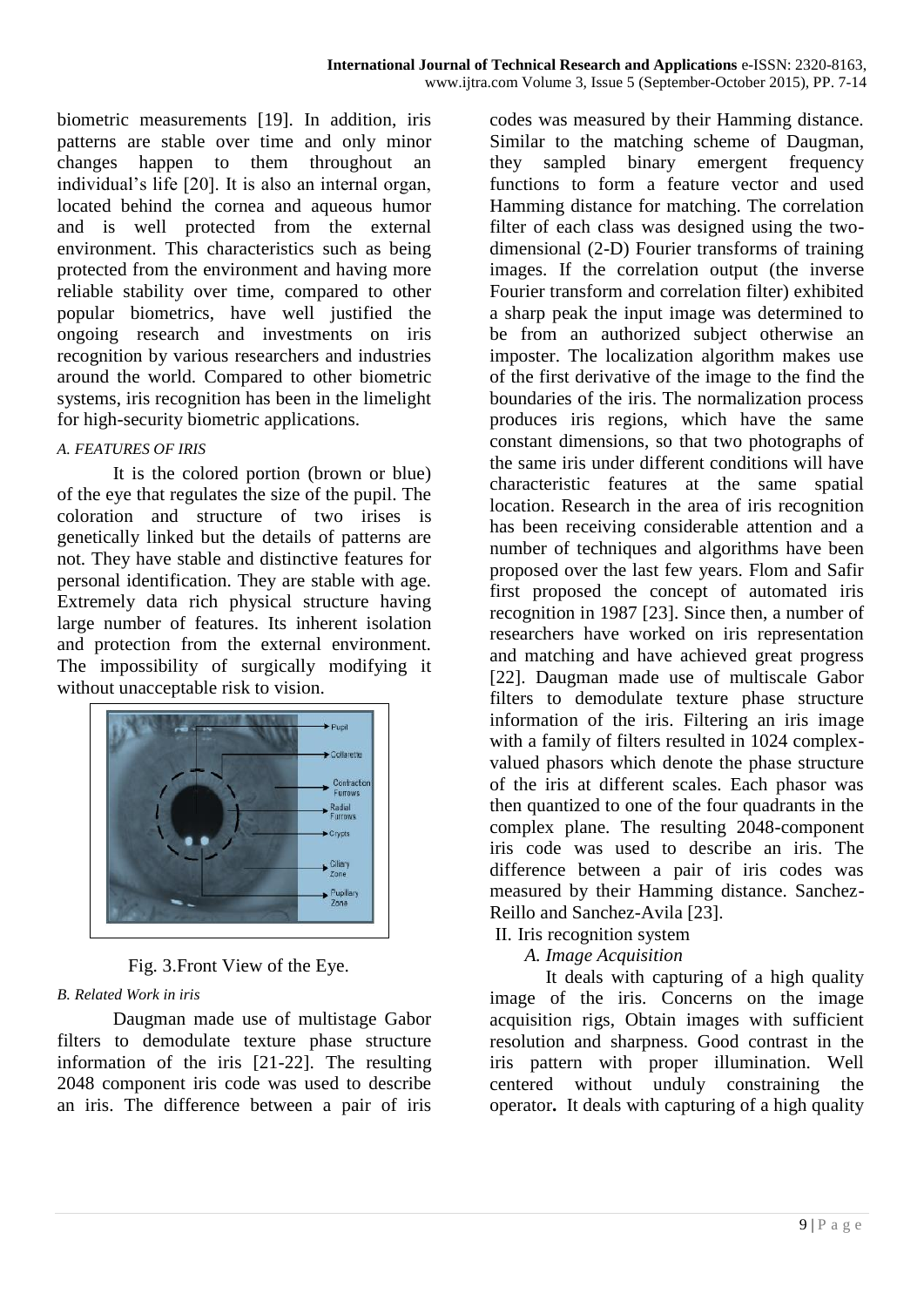image of the iris. Concerns on the image acquisition rigs, Obtain images with sufficient resolution and sharpness. Good contrast in the iris pattern with proper illumination.

#### *B. Iris Localization*

Iris localization is a process to isolate the iris region from the rest of the acquired image. Iris can be approximated by two circles, one for iris/sclera boundary and another for iris/pupil boundary. The iris is an annular part between the pupil (inner boundary) and the sclera (outer boundary). Both the inner boundary and the outer boundary of a typical iris can approximately be considered as circles. Iris localization by definition means to isolate the actual iris region in a digital eye image by detecting the inner and outer boundary of the iris.

#### *C. Feature Extraction with iris*

Feature encoding was implemented by convolving the normalized iris pattern with 1D Log-Gaber wavelet.2D normalized patterns are broken up into a number of 1D signal. Each row corresponds to a circular ring on the iris region. The angular direction is taken rather than the radial one, which corresponds to columns of normalized pattern. The features are extracted in codes of 0 and 1.

#### *D. Template Matching*

For matching, the Hamming distance was chosen as a metric for recognition. The result of this computation is then used as the goodness of match, with smaller values indicating better matches. If two patterns are derived from same iris, the hamming distance between them will be close to 0 due to high correlation.

III. Methodology

Iris recognition systems can be explained as follows:-

- 1. Input image
- 2. Preprocessing
- 3. Normalization.
- 4. Matching image.
- 5. Feature extraction.
- 6. Enhancement.

Normalization of Iris Using Gabor Filter:

In normalization the obtained iris region is transformed in order to have fixed dimensions for the purpose of comparison.



Fig.4. Block Diagram of Proposed System

Gabor filter is used for the purpose of normalization. It is a linear filter used for edge detection. The one dimensional Gabor filter is defined as the multiplication of cosine wave with a Gaussian window as follows.

$$
g_e(x) = \frac{1}{\sqrt{2\pi\sigma}} e^{\frac{-x^2}{2\sigma^2}} \cos(2\pi\omega_0 x)
$$
  
(1)  

$$
g_o(x) = \frac{1}{\sqrt{2\pi\sigma}} e^{\frac{-x^2}{2\sigma^2}} \sin(2\pi\omega_0 x)
$$

$$
(2)
$$

Where,  $\omega$ 0-centre frequency and  $\sigma$  - the spread of the Gaussian window.

Daugman extended the Gabor filter to two dimensions

$$
g_e(x) = \frac{1}{2\pi\sigma_x\sigma_y} e^{\frac{-1}{2}(\frac{x^2}{\sigma_x} + \frac{y^2}{\sigma_y})} cos(2\pi\omega_0 x + 2\pi\omega_0 y)
$$

$$
(\mathbf{3})
$$

$$
g_0(x)=\frac{1}{2\pi\sigma_x\sigma_y}\;e^{\frac{-1}{2}(\frac{x^2}{\sigma_x}+\frac{y^2}{\sigma_y})}\sin{(2\pi\omega_0x+2\pi\omega_0y)}
$$

(4)

Feature Extraction with Local Binary Pattern: Local binary patterns are a type of feature used for classification in computer vision. LBP was first described in 1994. It has since been found to be a powerful feature for texture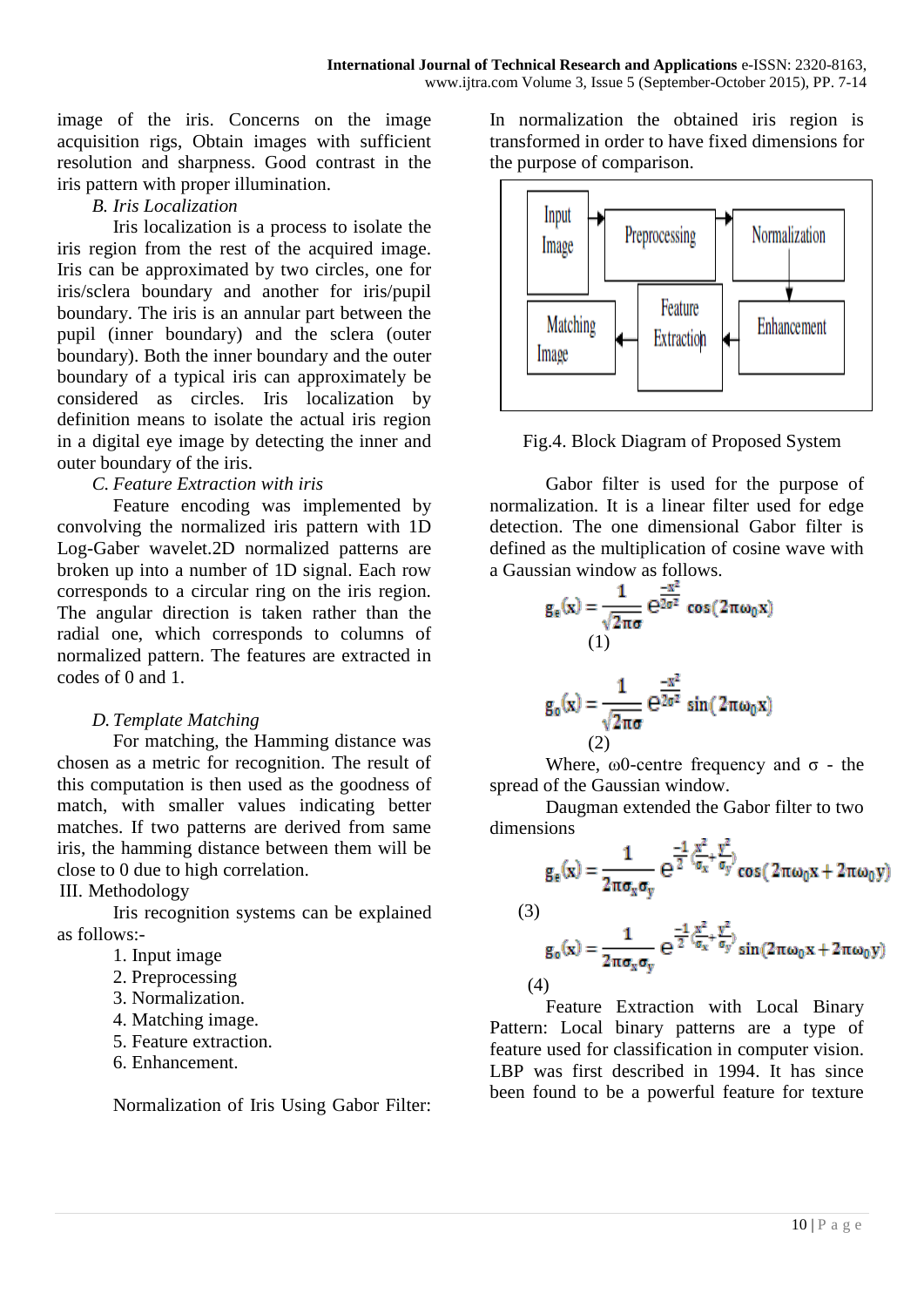classification. It has further been determined that when LBP is combined with the histogram of oriented gradients (HOS) classifier, it improves the detection performance considerable on some datasets.

#### *A. Concept of LBP*

The local binary pattern (LBP) operator is defined as a gray-scale invariant texture measure, derived from a general definition of texture in a local neighborhood. Through its recent extensions, the LBP operator has been made into a really powerful measure of image texture, showing excellent results in many empirical studies. The LBP operator can be seen as a unifying approach to the traditionally divergent statistical and structural models of texture analysis. Perhaps the most important property of the LBP operator in real-world applications is its invariance against monotonic gray level changes. Another equally important is its computational simplicity, which makes it possible to analyze images in challenging real-time settings. The LBP method and its variants have already been used in a large number of applications all over the world. The LBP feature vector, in its simplest form, is created in the following manner: i. Divide the examined window to cells ii. For each pixel in a cell, compare the pixel to each of its 8 neighbors (on its left-top, left-middle, leftbottom, right-top, etc.). Follow the pixels along a circle, i.e. clockwise or counter- lock wise. iii. Where the center pixel's value is greater than the neighbor, write "1". Otherwise, write "0" The feature vector now can be processed using the Support vector machine or some other machinelearning algorithm, to produce a classifier. Here, features of iris textures are extracted using Local Binary Patterns (LBP). LBP operator forms labels for the image pixels by thresholding the neighborhood of each pixel and considering the result as a binary number.



Fig.5. Three neighborhood examples used to define a texture

LBP provides fast feature extraction and texture classification. Due to its discriminative power and computational simplicity, the LBP texture operator has become a popular approach in various applications like image retrieval, remote sensing, biomedical image analysis, motion analysis etc…. to extract the entire iris template features. Here, LBP is used to extract the features of the normalized iris image. And so, the output of LBP is feature vectors with dimension. Finally this feature vectors are given as input to the LVQ Classifiers.

#### *B. Classification with Learning Vector Quantization*

A competitive layer automatically learns to classify input vectors. However, the classes that the competitive layer finds are dependent only on the distance between input vectors. If two input vectors are very similar, the competitive layer probably will put them in the same class. There is no mechanism in a strictly competitive layer design to say whether or not any two input vectors are in the same class or different classes. LVQ networks, on the other hand, learn to classify input vectors into target classes chosen by the user. An LVQ network has a first competitive layer and a second linear layer. The competitive layer learns to classify input vectors in much the same way as the competitive layers of Self-Organizing Feature Maps. The linear layer transforms the competitive layer's classes into target classifications defined by the user. The classes learned by the competitive layer are referred to as subclasses and that classes of the linear layer as target classes. In the training process of LVQ different computational paradigms were used. It is a pattern classification method, in which here each output node is represented as a class. The weight vector of an output node is called a reference or codebook vector. LVQ will classify one main class and neglects the others.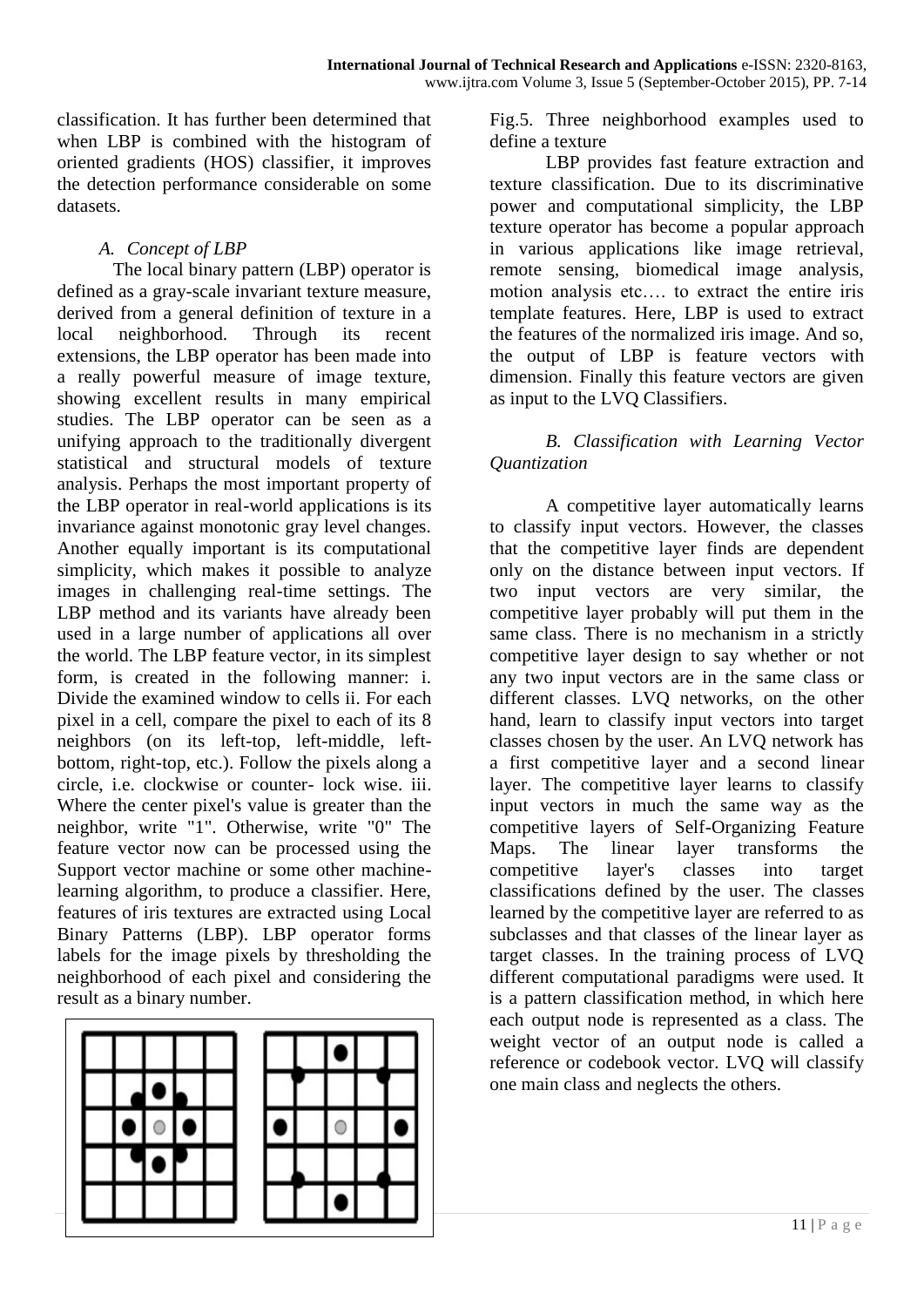#### *C. Matching*

Iris matching The Hamming distance gives a measure of how many bits are the same between two bit patterns. Using the Hamming distance of two bit patterns, a decision can be made as to whether the two patterns were generated from different irises or from the same one. In comparing the bit patterns *X* and *Y*, the Hamming distance, *HD*, is defined as the sum of disagreeing bits (sum of the exclusive-OR between  $\overline{X}$  and  $\overline{Y}$  over  $\overline{N}$ , the total number of bits in the bit pattern………………….

hat Hamming distance was chosen as a metric for recognition. The result of this computation is then used as the goodness of match, with smaller values indicating better matches. If two patterns are derived from same iris, the hamming distance between them will be close to 0 due to high correlation.



Fig.6.. Iris matching graph

IV. Result

that are used normal data base is used to CASIA recognitions matching result in 100% .The CASIA V1.0 iris database is a classic iris set which contains (10-20) iris images from 20 subjects, in which iris textures are clear and there are seldom noises. K is a CASIA data base of fully perfects data matching in eye.





- (a) The original eye image taken from CASIA iris database
- (b) Region of interest extracted image

R-1That is concert local binary patterns and learning vector quantization this graph position of iris matching k-1 local binary patterns result in89% and learning vector quantization result 100%. That is k-1 form learning vector quantization form is best.

|       | Table LBP and LVQ over all matching |                             |                                        |
|-------|-------------------------------------|-----------------------------|----------------------------------------|
| S.No. | Number of data base of iris         | Local<br>Binary<br>patterns | Learning<br>vector<br>quantizati<br>0H |
|       | K-1                                 | 89                          | 100                                    |
| 2.    | K-5                                 | 90                          | 100                                    |
| 3.    | K-10                                | 100                         | 95                                     |
| 4.    | K-15                                | 95                          | 90                                     |
| 5.    | K-20                                | 100                         | 100                                    |

 **Table: 1**

R-5That is concert local binary patterns and learning vector quantization this graph position of iris matching k-5 local binary patterns result in90% and learning vector quantization result 100%. That is k-5 form learning vector quantization form is best.

That are overall result k-1, k-5, k-10, k-15, k-20 eye data base of learning vector quantization is best result in100% and k-20 is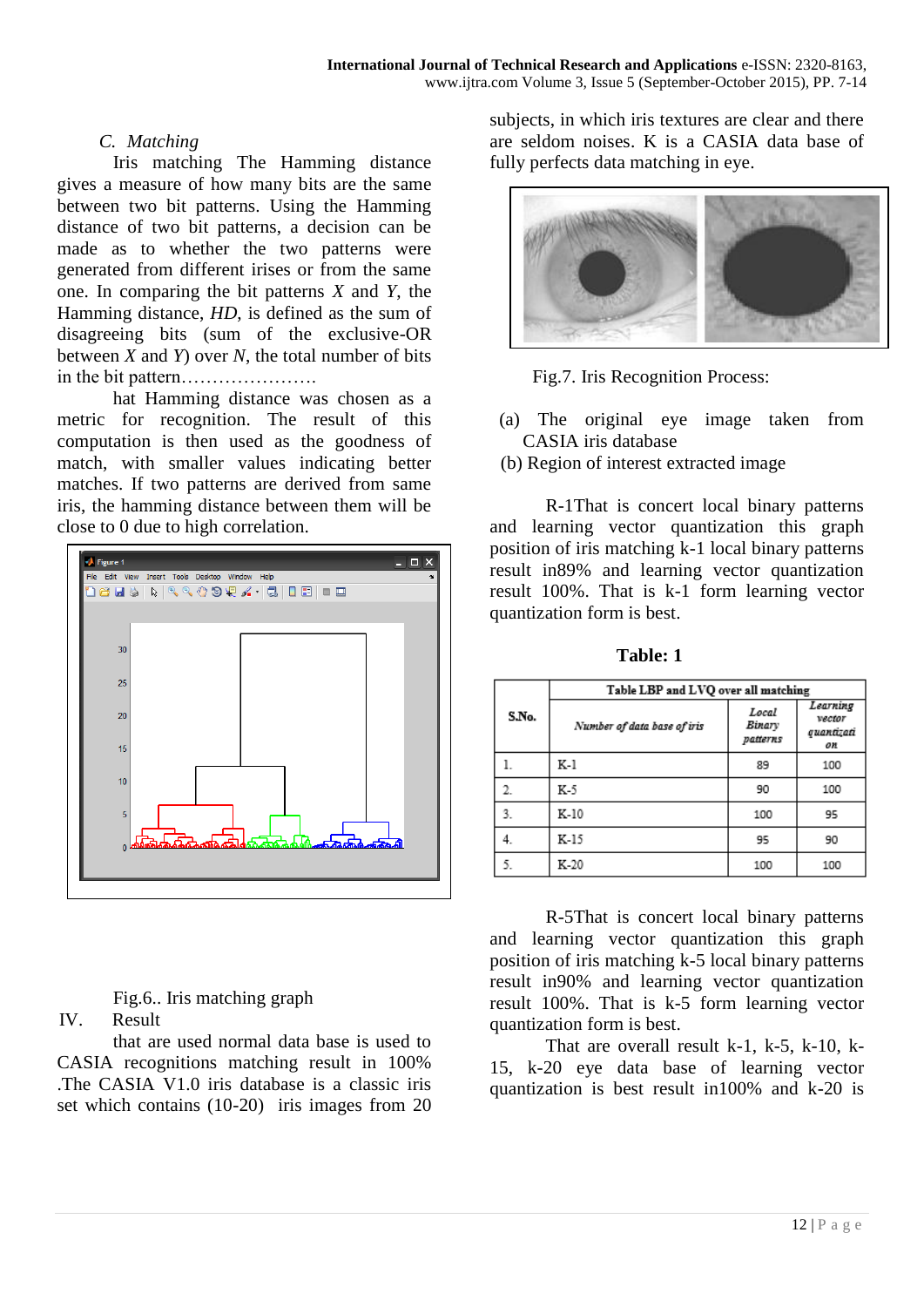over all frame in best recognition rate.





#### VI. **Conclusion**

The iris recognition is discussed by using the NI Lab VIEW (VISION MODULE) software. Here, initially input eye images are uploaded from database and region of interest segmentation and localization of iris using canny edge detection is performed. Use of Canny edge detection provides good localization and detection which in turn provides time consumption. Also normalization of iris is performed using the Gabor filter and feature vectors are extracted using Local Binary Pattern (LBP) and classification is performed using Learning Vector Quantization (LVQ). That are 100% iris matching using of local binary pattern method is using through data.

I. Future Work

we planned to enhance these iris recognition systems for real-time images using NI Lab view that modules. The real-time capturing images are possible by use fully of digital cameras compatible with USB. Then which the resolution of camera must be at least 3 mega pixel images and it must be able to process depends on (20-25) frames/sec for clear capture of images.

II. Copyright Forms

You must submit the IEEE Electronic Copyright Form (ECF) as described in your author-kit message. THIS FORM MUST BE SUBMITTED IN ORDER TO PUBLISH YOUR PAPER.

### Acknowledgment

Portions of the research in this paper use the CASIA data base iris image database collected by internet website, Chinese Academy of Sciences Institute of Automation (CASIA) iris database VI.0 with 108 subjects.

#### **REFERENCES**

- J. Daugman, How iris recognition works, IEEE Trans. On Circuits and Systems for Video Technology. Vol. 14, No. 1, pp. 21-30, January 2004.
- ―CASIA Iris Image Database, http://biometrics.idealtest.org
- J. Daugman, ―High Confidence Visual Recognition of Persons by a Test of Statistical Independence‖, IEEE Trans. on Pattern Analysis and Machine Intelligence, Vol. 15, No.11, pp.1148-1161, 1993.
- Monro D. Rakshit S. and Zhang D., DCT-based iris recognition, IEEE Trans. Pattern Anal. Mach. Intell., 29(4), 586-595 (2007).
- Wayman, J., Jain, A., Maltoni, D., Maio, D.: Biometric Systems. Springer (2005)
- Jain, A., Bolle, R., Pankanti, S.: Biometrics: Personal Identification in a Networked Society. Norwell, MA: Kluwer (1999)
- Daugman, J.: High confidence visual recognition of persons by a test of statistical independence. IEEE Trans. Pattern Analy. Machine Intell. 15 (1993) 1148–1161
- Ma, L., Tan, T., Wang, Y., Zhang, D.: Efficient iris recognition by characterizing key local variations. IEEE Trans. Image Processing 13 (2004) 739–750
- Boles, W., Boashash, B.: A human identification technique using images of the iris and wavelet transform. IEEE Trans. Signal Processing 46 (1998) 1185–1188
- Tisse, C., Martin, L., Torres, L., Robert, M.: Person identification technique using human iris recognition. Proc. Vision Interface (2002) 294–299
- Wildes, R.: Iris recognition: An emerging biometric technology. Proc. IEEE 85 (1997) 1348– 1363
- Kumar, B., Xie, C., Thornton, J.: Iris verification using correlation filters. Proc. 4th Int. Conf. Audioand Video-based Biometric Person Authentication (2003) 697–705
- Kuglin, C.D., Hines, D.C.: The phase correlation image alignment method. Proc. Int. Conf. on Cybernetics and Society (1975) 163–165